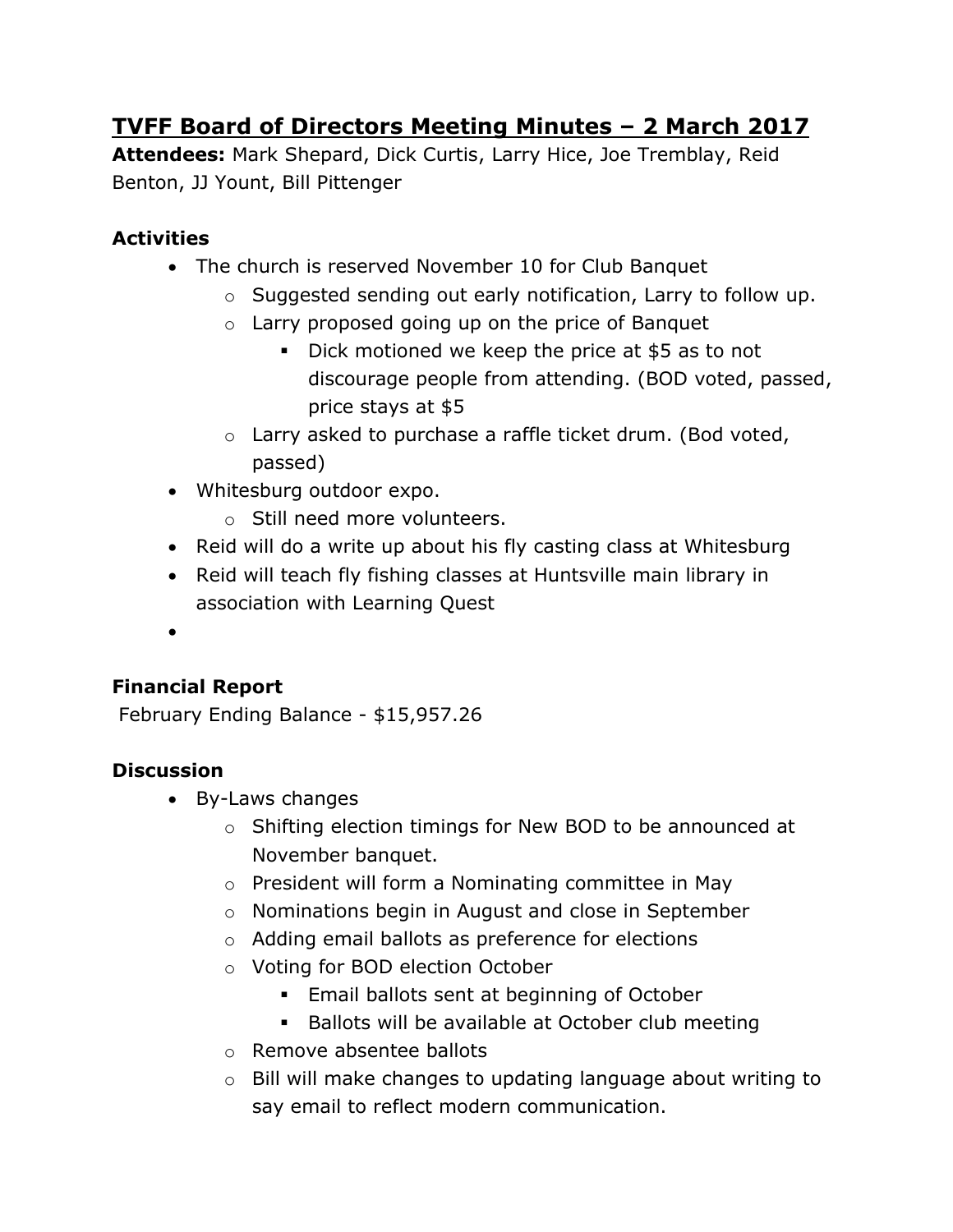- Fly Plates
	- o Previously discussed putting them out for meetings. Joe would like to hang them on the wall next to the TV. (BOD voted, passed)
- Joe brought but previously discussed creating a plaque to honor the Honorary members. (BOD voted, passed) Joe will look for plaques for Honorary membership.
- Joe brought forth the idea to add those who have served on the BOD for 5 terms to be eligible for Honorary Membership. (will be add in the proposed By-Law changes)
- Joe proposed adding action items to the bottom of the BOD meeting minutes.
- Dick proposed all BOD have keys to have access to the church and cabinets. Bill to make copies
- Discussed adding Chips to Honorary Membership
- Dick asked, who is responsible for getting flowers for members needed?
	- $\circ$  It will be officially added to the responsibility of the Secretary
- Bill wants to know what we will do with the Club published fly tying books.
	- o Some suggested selling them at tying expos and club booths

#### **Meetings**

- Dick is working on getting more guides to speak at club meetings.
- $\bullet$

#### **Communications**

 $\bullet$ 

### **Action Items**

- Honorary membership pricing Joe
- Hang Fly Plates by TV Joe
- By-Law updates Dick & Bill
- Email By-Law proposed changes to be emailed to membership Dick
- Purchasing a raffle ticket drum Larry